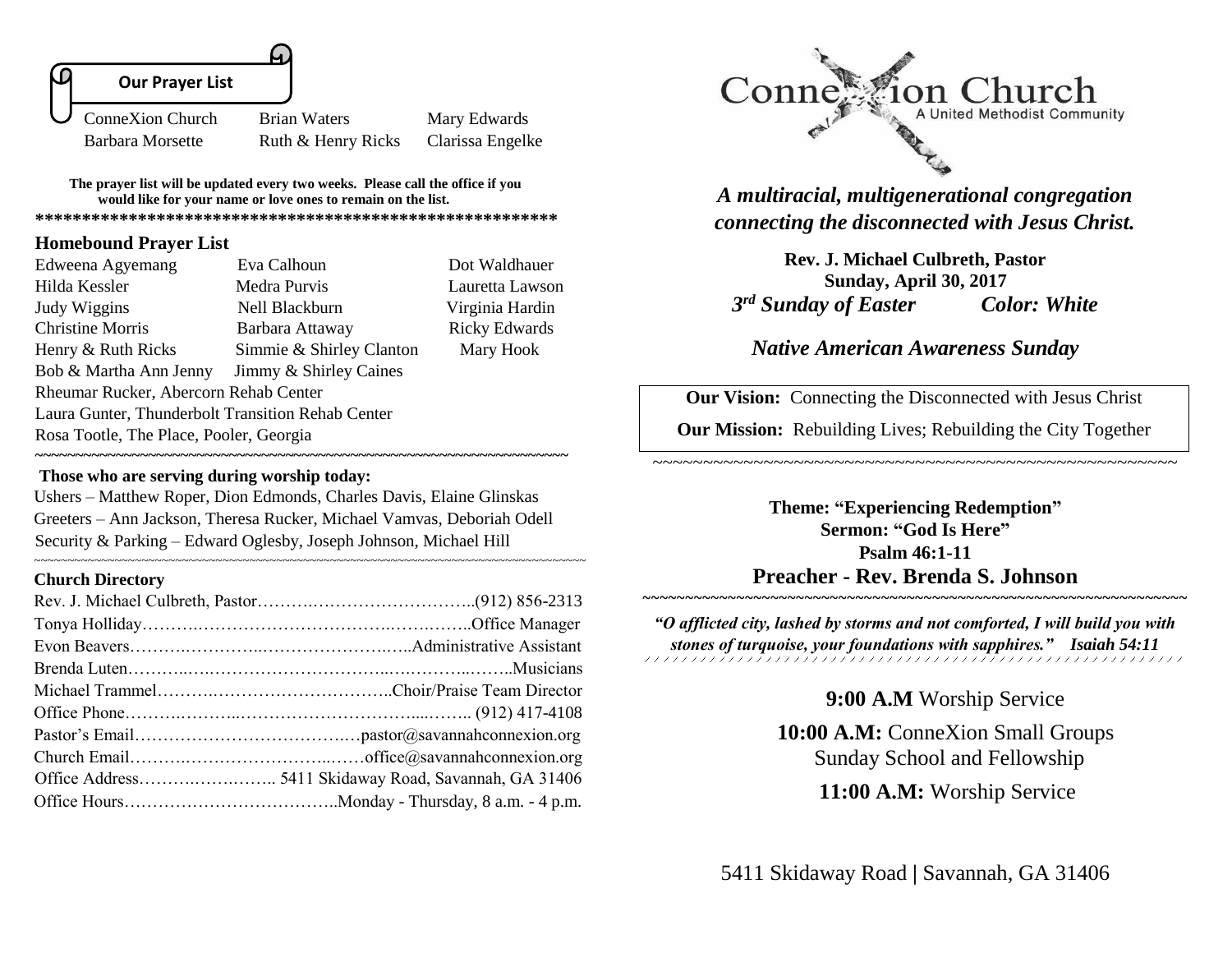| Tithes and Offering                              |  |  |
|--------------------------------------------------|--|--|
| Attendance 9 a.m. service40  11 a.m. service 130 |  |  |
|                                                  |  |  |
|                                                  |  |  |

### **ConneXion Church Meeting Schedule**

**Tuesday, May 2 10:00 a.m. Bible Study** Tuesday Morning community Bible study group will meet in the library.

**Tuesday, May 2 5:00 p.m. Bible Study** ConneXion Seniors will meet for Bible study. Everyone is welcome.

**Tuesday, May 2 6:30 p.m. Bible Study** Bible Study at the Eason's home. Please notify Diane if you will be attending.

**Wednesday, May 3 12 Noon Noonday Prayer** Come and pray with us. There is power in prayer.

**Thursday, May 4 6:30 p.m. TNT** Thursday Night Together fellowship. Every  $1^{st}$  &  $3^{rd}$  Thursday of the month we fellowship together. Come and bring the family, enjoy a nice meal and let's talk with one another. Children's activities are provided too. Last session of UMC 101

**Saturday, May 6 9:00 a.m. ConneXion Trustees are looking to see you on Saturday.** We need your help around the complex. We will have Lunch together at noon. See you there! Thank you

**CONNEXION CAFE** – Coffee, Juice, and Milk is provided in the Fellowship Hall before worship service.

\*\*\*\*\*\*\*\*\*\*\*\*\*\*\*\*\*\*\*\*\*\*\*\*\*\*\*\*\*\*\*\*\*\*\*\*\*\*\*\*\*\*\*\*\*\*\*\*\*\*\*\*\*\*\*\*\*\*\*\*\*\*\*\* SPPR team will meet in the library. All members are asked to be present.

**Volunteer Opportunities** – If you would like to serve in the following areas please call the church office at (912) 417-4108 Children's Nursery Greeters and Ushers Parking and Security Van Drivers



*We welcome you in the name of Jesus! Welcome one another as Christ has welcomed you, for the glory of God.* \*\*\*\*\*\*\*\*\*\*\*\*\*\*\*\*\*\*\*\*\*\*\*\*\*\*\*\*\*\*\*\*\*\*\*\*\*\*\*\*\*\*\*\*\*\*\*\*\*\*\*\*\*\*\*\*\*\*\*\*\*\*\*\*\*\*\*\*\*\*\*

**Transportation** – Do you need a ride to church? Call the church office at (912) 417-4108 and leave your name and contact information. \*\*\*\*\*\*\*\*\*\*\*\*\*\*\*\*\*\*\*\*\*\*\*\*\*\*\*\*\*\*\*\*\*\*\*\*\*\*\*\*\*\*\*\*\*\*\*\*\*\*\*\*\*\*\*\*\*\*\*\*\*\*\*\*

Today we are celebrating **Native American Ministries Sunday** – Your generous gift today, educates Native American seminarians and empower Native American Outreach. Please give generously.

**\*\*\*\*\*\*\*\*\*\*\*\*\*\*\*\*\*\*\*\*\*\*\*\*\*\*\*\*\*\*\*\*\*\*\*\*\*\*\*\*\*\*\*\*\*\*\*\*\*\*\*\*\*\*\*\*\*\*\*\*\*\*\*\***

**HONDURAS MISSION FUND –** Thank you to all who have been so generous in giving to support The Honduras Mission. The team leaves for Honduras on June  $6<sup>th</sup>$  and if you would still like to give please mark your giving envelope "Honduras" along with your desired amount. The deadline for the 2017 mission trip is May  $27<sup>th</sup>$ . Every dollar goes to a great cause, so every gift is appreciated. Monique Loadholt. Thank you \*\*\*\*\*\*\*\*\*\*\*\*\*\*\*\*\*\*\*\*\*\*\*\*\*\*\*\*\*\*\*\*

**Worship Opportunities 1 st Service begins at 9:00 a.m. ConneXion Time at 10:00 a.m. 2 nd Service begins at 11:00 am.**

*Connecting the disconnected, rebuilding lives, and rebuilding the city.*

# **COMMUNITY OUTREACH**

ConneXion Church Outreach/Mission - The "STAR" (Students That Are Rising) Program supports students who have aged out of foster care or are homeless. Please continue to donate items for the STAR Pantry. Thanks for your support.

**MS WALK** – May 6 @ Daffin Park. Please support Brian Waters by giving a donation. Make checks payable to "National MS Society" or you can make it online at WALKMS.ORG. Thanks for your support. If you have any questions, please see Brian.



## *Congratulations to ConneXion's own Abreona*

*Batts* who was selected as the United Way's 2017 Hands on Savannah Youth Volunteer of the Year for her dedicated work with the youth at Horizons Savannah. In addition to receiving an award, Abreona won a scholarship from Critz Motors!!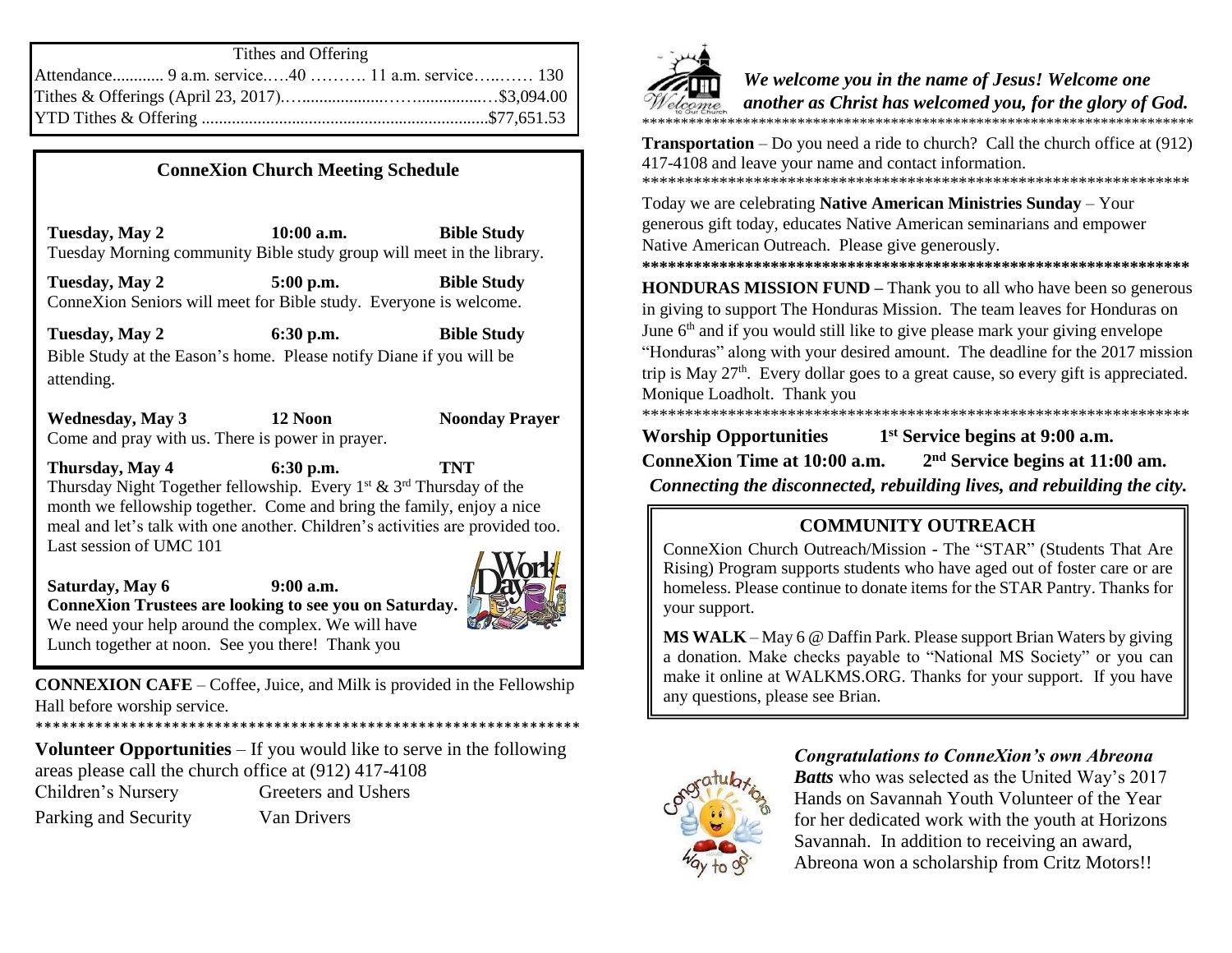#### **SERMON NOTES:**

### **SERMON NOTES:**

| <b>Sermon Topic: "What Am I Missing"</b><br>Mark 10:17-27<br><b>Rev. Tavious Mays</b> | <b>Sermon Topic: "What Am I Missing"</b><br>Mark 10:17-27<br><b>Rev. Tavious Mays</b> |  |
|---------------------------------------------------------------------------------------|---------------------------------------------------------------------------------------|--|
|                                                                                       |                                                                                       |  |
|                                                                                       |                                                                                       |  |
|                                                                                       |                                                                                       |  |
|                                                                                       |                                                                                       |  |
|                                                                                       |                                                                                       |  |
|                                                                                       |                                                                                       |  |
|                                                                                       |                                                                                       |  |
|                                                                                       |                                                                                       |  |
|                                                                                       |                                                                                       |  |
|                                                                                       |                                                                                       |  |